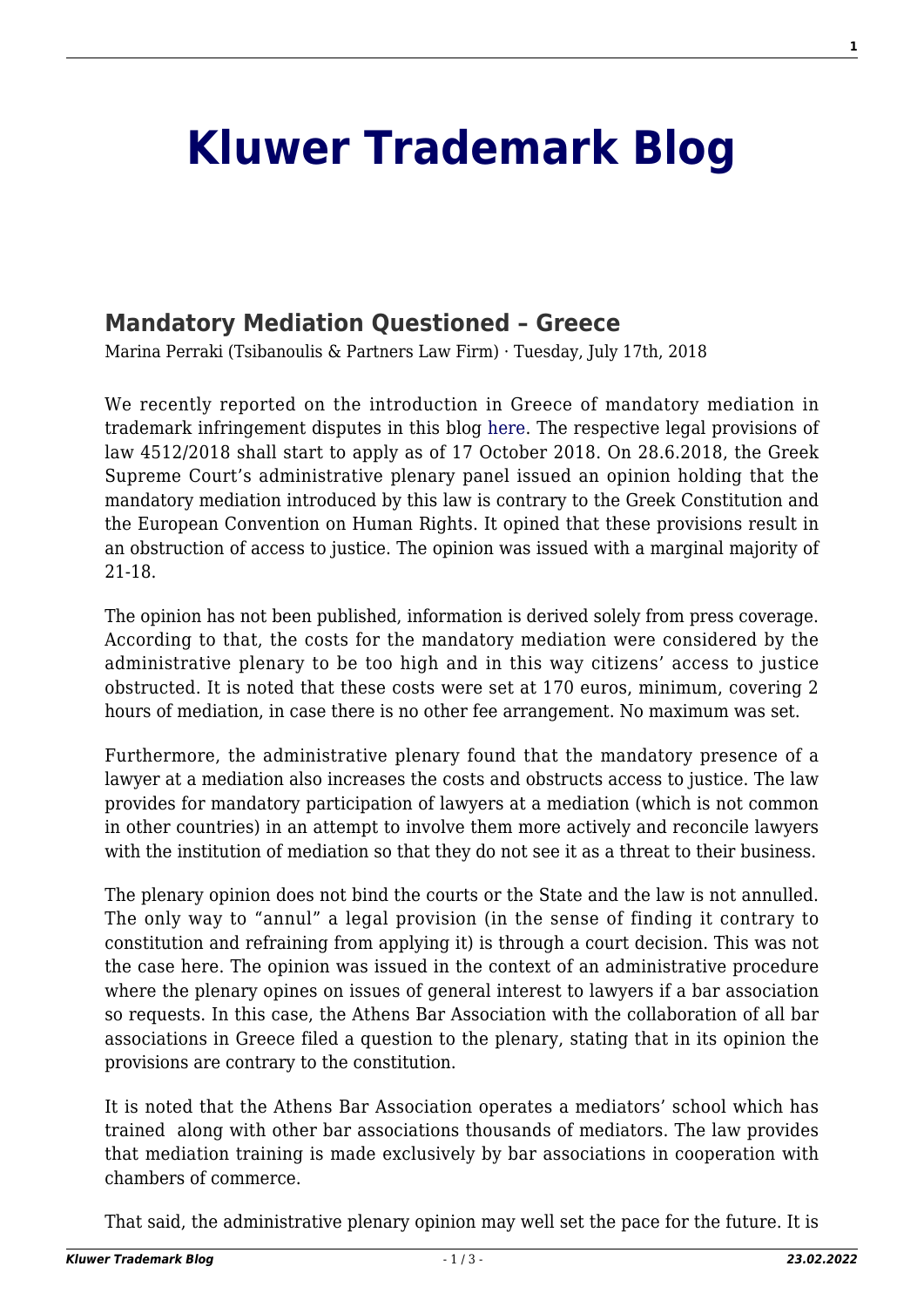likely to have an impact if the mandatory mediation is put at stake in a judicial proceeding. The way the system works in Greece allows any court of any instance to find a provision as contrary to constitution and refrain from applying it. A first instance court might rule in one way and a second instance court in another. Until the matter is resolved by the Special Supreme Court, competent in case of contradictory findings of the Supreme Court, the issue will be in a limbo. However, due to the infamous back lock of Greek courts (that lead to the initiative of the legislator to introduce mandatory mediation), before any case makes it to the final instance before the Supreme Court, many years will pass.

On the side – the Greek law 4512/2008 also provides for non-mandatory mediation. This was not subject to the plenary opinion and has, as such, not been queried.

## **Kluwer IP Law**

The **2021 Future Ready Lawyer survey** showed that 81% of the law firms expect to view technology as an important investment in their future ability to thrive. With Kluwer IP Law you can navigate the increasingly global practice of IP law with specialized, local and cross-border information and tools from every preferred location. Are you, as an IP professional, ready for the future?

[Learn how](https://www.wolterskluwer.com/en/solutions/kluweriplaw?utm_source=trademarkblog&utm_medium=articleCTA&utm_campaign=article-banner) **[Kluwer IP Law](https://www.wolterskluwer.com/en/solutions/kluweriplaw?utm_source=trademarkblog&utm_medium=articleCTA&utm_campaign=article-banner)** [can support you.](https://www.wolterskluwer.com/en/solutions/kluweriplaw?utm_source=trademarkblog&utm_medium=articleCTA&utm_campaign=article-banner)

*To make sure you do not miss out on regular updates from the Kluwer Trademark Blog, please subscribe [here](http://trademarkblog.kluweriplaw.com/newsletter/).*